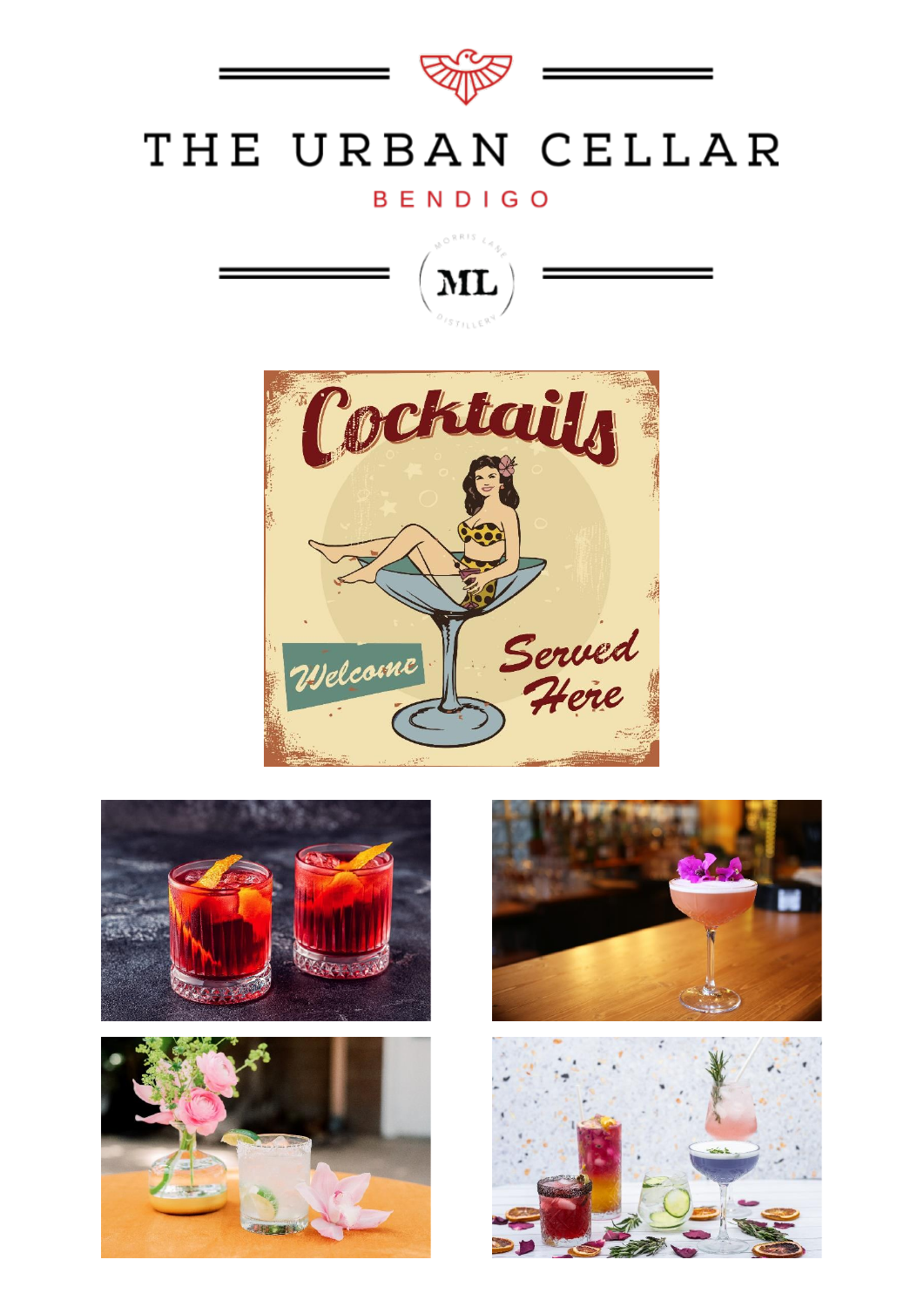**36 Bees;** Morris Lane 36 South Vodka, St Germaine, lemon juice, honey and rosemary syrup \$17

**Australiana;** Morris Lane Australian Bitter Orange, Maidenii Sweet Vermouth, grapefruit juice, orange aromatic bitters, Long Rays Soda \$17

**Billy Spritz;** Morris Lane Bendigo Billy Gin, Maidenii Dry Vermouth, Rothesay Estate Sparkling Sauvignon Blanc, Long Rays Pacific Tonic \$18

**Billy the Ginger;** Morris Lane Bendigo Billy Gin, Hepburn Springs Ginger Beer apple juice, \$15

**Blinker;** Morris Lane Wheat Whisky, grapefruit juice, Grenadine \$18

**Blush 75;** Morris Lane Tia's Pink Gin, lemon juice, sugar syrup, Rothesay Estate Sparkling Sauvignon Blanc \$17

**Boulevardier;** The Gospel Rye Whiskey, Maidenii Sweet Vermouth, Morris Lane Australian Bitter Orange \$20

**Brandy Fix;** Morris Lane Victorian Gold Aged Brandy, lemon juice, sugar cube \$19

**Brandy Fizz;** Morris Lane Victorian Gold Aged Brandy, lemon juice, sugar syrup, Long Rays Soda \$19

**Brandy Sazerac;** Morris Lane Victorian Gold Aged Brandy, Marionette Orange Curacao, Peychaud's Aromatic bitters, Absinthe, sugar syrup \$19

**Brandy Sidecar;** Morris Lane Victorian Gold Aged Brandy, Marionette Orange Curacao, lemon juice \$19

**Brown Derby;** The Gospel Rye Whiskey, grapefruit juice, honey syrup \$17

**Brutal Fashion;** Rothesay Estate Vintage Brut, aromatic bitters, sugar syrup \$15

**Category 5;** Substation 41 Rum, lime juice, Long Rays Dark Soda \$15

**Citrus Spritz;** Maidenii Sweet Vermouth, grapefruit juice, sugar syrup, Long Rays Citrus Tonic \$18

**Clover Club;** Morris Lane Tia's Pink Gin, Grenadine, lemon juice \$16

**Corpse Reviver #2;** Morris Lane Statler's Bendigo Dry Gin, Lillet Blanc, Marionette Orange Curacao, Absinthe, lemon juice \$19

**Cosmonaut;** Morris Lane Citrus Vodka, lemon juice, raspberry puree \$15

**Cosmopolitan;** Morris Lane 36 South Vodka, Marionette Orange Curacao, cranberry juice, lime juice \$18

**Daiquiri:** Substation 41 Rum, lime juice, sugar syrup \$16

**Daisy Chain;** Morris Lane Citrus Vodka, lemon juice, raspberry syrup, sugar syrup \$16

**Dark and Stormy;** Substation 41 Rum, Hepburn Springs Ginger Beer, lime juice \$17

**Espresso Martini;** Morris Lane Spiked Cold Drip, Kahlua, Frangelico, vanilla syrup, coffee shot \$17

**Feels like Summer;** Black Snake Distillery Joven, strawberry syrup, grapefruit juice, Rothesay Estate Sparkling Rose, Long Rays Soda \$18

**Flamingo;** Morris Lane The Phoenix Cabernet Sauvignon Gin, Marionette Apricot Brandy, lime juice, sugar syrup \$17

**Get L.I.I.T;** Morris Lane Statler's Dry Gin & 36 South Vodka, Blacksnake Joven, Hoochery White Rum, Marionette Orange Curacao, lemon and lime juice, sugar syrup, Hepburn Springs Cola \$20

**Gin Buck;** Morris Lane Statler's Bendigo Dry Gin, lemon juice, Hepburn Springs Ginger Beer \$16

**Gin Fizz;** Morris Lane Statler's Bendigo Dry Gin, lemon juice, sugar syrup, Long Rays Soda \$17

**Gin Fizz (Pink);** Morris Lane Tia's Pink Gin, lemon juice, sugar syrup, Long Rays Soda \$17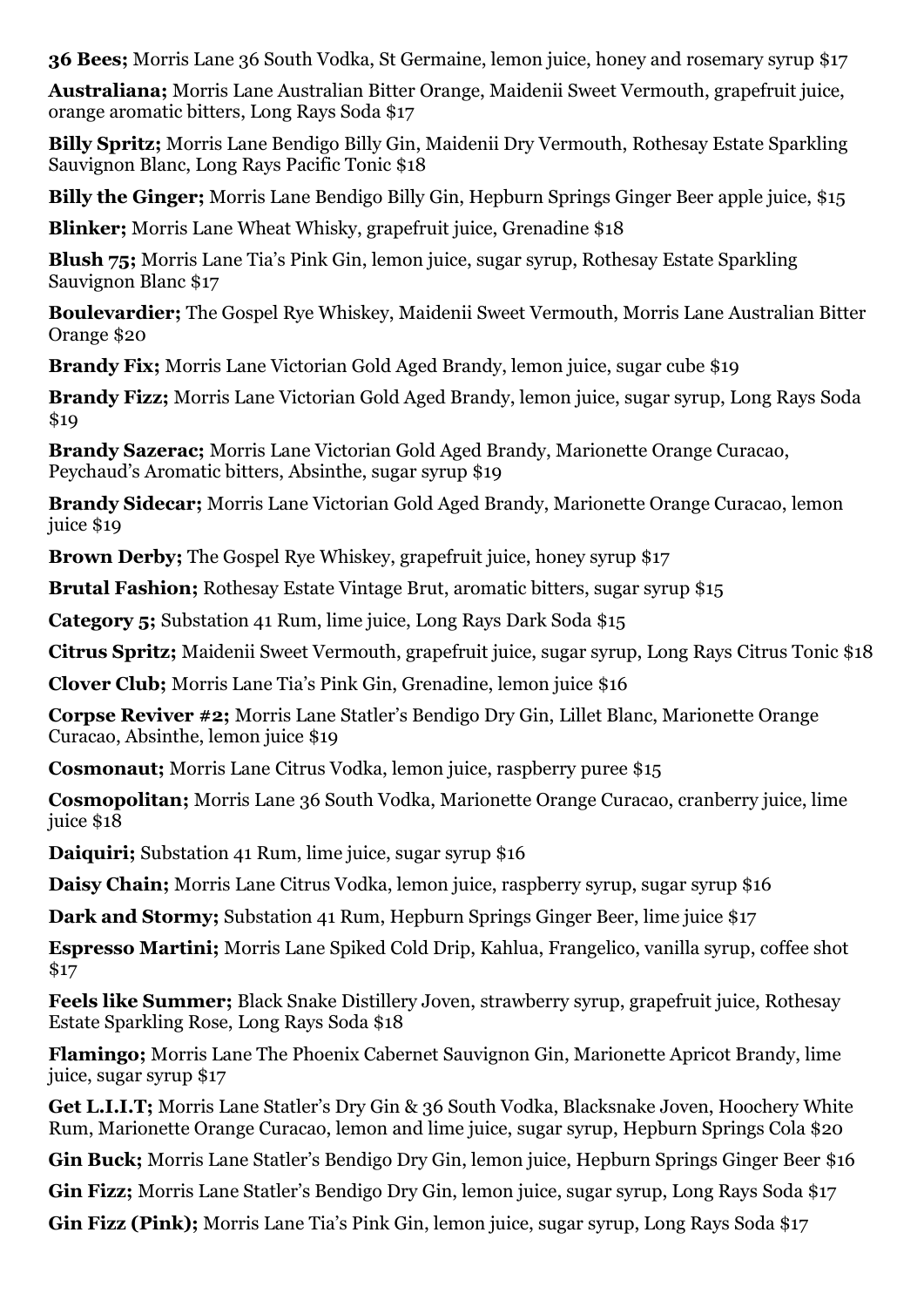**Gin & Ginger;** Morris Lane Statler's Dry Gin, Hepburn Springs Ginger Beer, lime and mint \$16

**Hurricane;** Hoochery Kimberley Moon White Rum, Illegal Tender Rum, passionfruit syrup, pineapple, lime & orange juice, aromatic bitters \$19

**Liberty or Death!;** Morris Lane Golden Sunset Gin, strawberry, lime juice, blackcurrant syrup, Long Rays Soda \$17

**Manhattan;** The Gospel Rye Whiskey, Maidenii Sweet Vermouth, aromatic bitters \$18

**Martini (Gin);** Morris Lane Statler's Bendigo Dry Gin, Maidenii Dry Vermouth (either Dirty or Dry) \$18

**Martini (Polish):** Morris Lane 36 South Vodka, Morris Lane Honey Liqueur, apple juice \$18

**Martini (Vodka);** Morris Lane 36 South Vodka, Maidenii Dry Vermouth (either Dirty or Dry) \$18

**Martini (Sweet);** Morris Lane Bendigo Billy Gin, Maidenii Sweet Vermouth \$18

**Mary Pickford;** Hoochery White Rum, Grenadine, pineapple juice, Maraschino liqueur \$16

**Mezcalita;** Black Snake Distillery Joven, orange & lime juice, sugar syrup, chilli salt rim \$18

**Mojito;** Hoochery Ord River Rum, sugar syrup, mint, lime juice, Long Rays Soda \$17

**Negroni (All Australian);** Morris Lane Australian Bitter Orange, Maidenii Sweet Vermouth, Morris Lane Statler's Dry Gin \$19

**Negroni (Golden);** Morris Lane Golden Sunset Gin, Aperol, Lillet Blanc \$19

**Old Fashioned (Reposado);** Black Snake Distillery Reposado, sugar cube, aromatic bitters \$17

**Old Fashioned (Rum);** Illegal Tender Rum, sugar cube, aromatic bitters \$18

**Orange Bitter Spritz;** Morris Lane Australian Bitter Orange, Rothesay Estate Sparkling Sauvignon Blanc, Long Rays Soda \$15

**Paloma;** Black Snake Distillery Pechuga, lime juice, Hepburn Springs Pink Grapefruit Soda \$17

**Piranha;** Morris Lane Australian Bitter Orange, lime, sugar syrup \$16

**Rusty Nail;** The Gospel Rye Whiskey, Morris Lane Honey Liqueur, lemon twist \$18

**Sailing Punch;** Hoochery Kimberley Moon White Rum, aromatic bitters, orange, lime & cranberry juice, sugar syrup \$17

**Scofflaw;** Morris Lane Wheat Whisky, Maidenii Dry Vermouth, lemon juice, sugar syrup, grenadine, orange aromatic bitters \$20

**Sea Breeze;** Morris Lane 36 South Vodka, cranberry juice, grapefruit juice \$16

**Sunset Collins;** Morris Lane Golden Sunset Gin, lemon juice, sugar syrup, Long Rays Soda \$17

**The Big Bendy;** Morris Lane Spiked Cold Drip, Morris Lane Australian Bitter Orange, Long Rays Soda \$16

**The Gazza;** Morris Lane 36 South Vodka, Morris Lane Australian Bitter Orange, orange juice \$16

**The Saint of Germaine;** Morris Lane Statler's Bendigo Dry Gin, St Germaine, lime juice, Long Rays Soda \$18

**Tingleberry;** Morris Lane 36 South Vodka, Marionette Orange Curacao, cranberry juice, lime juice, lemonade, sugar syrup \$16

**Turnbuckle;** Substation 41 Rum, Cynar, Amaretto, lemon juice, passionfruit puree \$18

**Vesper;** Morris Lane Statler's Bendigo Dry Gin, Morris Lane 36 South Vodka, Lillet Blanc \$18

**Ward Eight;** The Gospel Rye Whiskey, Grenadine, lemon and orange juice, sugar syrup e \$20

**Whisky Sour;** Morris Lane Wheat Whisky, lemon juice, sugar syrup \$19